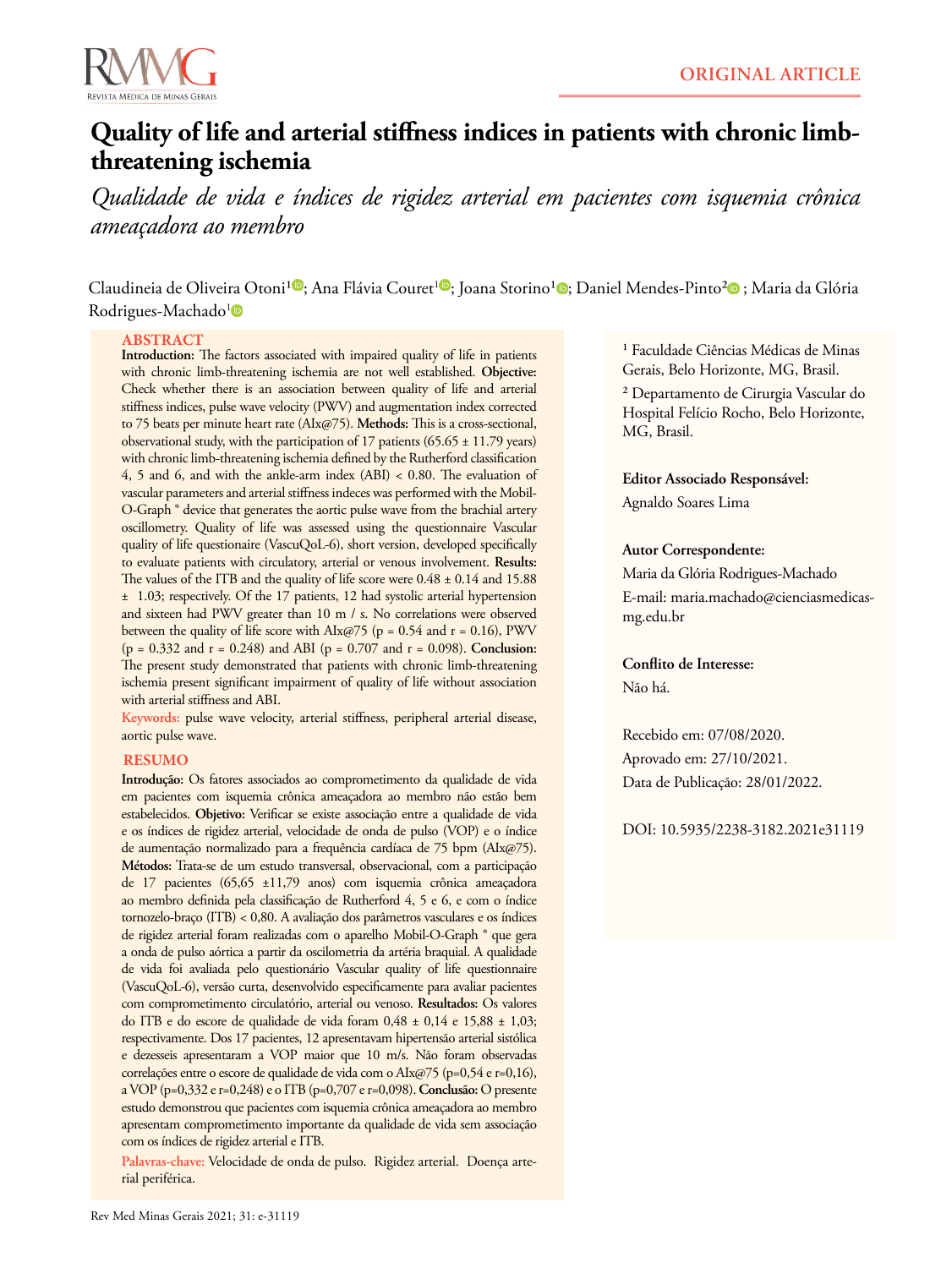# **INTRODUCTION**

Peripheral arterial disease (PAD) is classified as an atherosclerotic disease caused by narrowing or blocking of the arteries of the lower limbs<sup>1</sup>. PAD is highly prevalent worldwide, being a common, serious condition with a high risk of cardiovascular events<sup>2</sup>. The main prognostic factor for PAD is the ankle brachial index (ABI), considered a marker of cardiovascular mortality<sup>5</sup>. ABI assessment is a simple, low-cost and non-invasive technique. It is measured by the ratio between the systolic blood pressure (SBP) of the posterior tibial and dorsalis pedis arteries arteries with the highest SBP of the brachial artery. ABI values less than 0.9 increase from 2.5 to 5.0 times the mortality from any cause<sup>4</sup>. In addition to general cardiovascular risk, the ABI measurement can identify the patient's risk for lower limb events, requiring a lot of attention and education for wound prevention (*European Society for Vascular Surgery*, 2017).

A recent study<sup>6</sup> showed that there is an inverse relationship between the degree of limb ischemia, measured by the ABI, and arterial stiffness measured by the rate of increase (Alx@75, *augmentation index*), as well as advanced stages of WIfI (*Wound, Ischemia and Foot Infection*) were predictors of increased pulse wave velocity (VOP) and Alx@757 . PWV is the main indicator of arterial stiffness and AIx@75 provides indirect parameters of arterial stiffness and is considered an independent predictor of cardiovascular risk in patients with advanced atherosclerosis $^6\!$ .

 In this study, the quality of life of patients with chronic limb-threatening ischemia was evaluated using the VascuQoL-6 questionnaire, specific for patients with arterial or venous circulatory impairment in the short version<sup>7</sup> translated and adapted for the Brazilian population<sup>8</sup>. The aim of this study was to verify whether there is an association between quality of life and arterial stiffness indices in patients with chronic limb-threatening ischemia.

# **METHODS**

This is an observational cross-sectional study, with a convenience sample. Patients were evaluated at the Angiology and Vascular Surgery Unit of a tertiary level hospital. Data collection from the quality of life questionnaire was carried out from October to December 2019. Patients aged between 50 and 90, with ABI <0.80 and who presented with chronic threatening limb ischemia defined by the Rutherford classification 4, 5 and 6, characterized by ischemic ulcer or pain at rest, were included. Patients with stabilized arterial disease, classified as asymptomatic or claudicating (Rutherford classes 0 to 3) and patients with ABI> 1.30 were excluded. Patients with any type of lower limb amputation and cognitive impairment were also excluded.

Comorbidities were considered for analysis. Smokers were considered to be patients who smoked at the time of the interview or who had stopped smoking in the last six months. Diabetes was defined by fasting blood glucose ≥ 126 mg / dL or use of insulin or oral hypoglycemic agents. Hypertension was defined as systolic pressure ≥ 140 mmHg or diastolic pressure ≥ 90 mmHg during the interview or by the use of antihypertensive drugs. Dyslipidemia was defined as total serum cholesterol above 200 mg / dL or use of statins. Past history of coronary interventions or acute myocardial infarction (coronary heart disease), stroke or

transient ischemic stroke and congestive heart failure were considered for analysis.

## **ANKLE/ARM index measurement**

This index is defined by the relationship between systolic blood pressure in the ankle and the arm. Foot pressure is measured with a portable continuous Doppler device and aneroid sphygmomanometer. The ABI of each leg is calculated by dividing the highest pressure measured in the posterior tibial and dorsalis pedis arteries arteries (also called the dorsal artery of the foot) by the highest pressure measured in the right or left brachial artery. The limit for the diagnosis of PAD, described in reference publications, is ABI  $\leq 0.90^{10}$ . The examination was performed with the patient in the supine position. The determination of the flow in the tibial arteries was established by means of continuous wave Doppler with a variable probe between 7 and 10 MHz. In this case, the cuff is inflated until the flow is interrupted and then deflated until the auscultation of the arterial sound, at the level of the corresponding systolic pressure.

### **Evaluation of vascular parameters and arterial stiffness indices using brachial artery oscillometry**

The evaluation of vascular parameters and arterial stiffness indices were performed with the Mobil-O-Graph device (IEM, Stolberg, Germany)<sup>4</sup>. It is a portable device that captures the variations of the pulse wave in the brachial artery with a cuff with a pressure transducer. The capture of pulse waves in the brachial artery occurs by means of a highfidelity sensor incorporated in the cuff. After oscillometric measurements of blood pressure, the cuff re-inflates at the level of diastolic pressure for 10 seconds, and captures information from the pulse waves in the brachial artery. The aortic pulse wave is generated using a mathematical transfer function. The program separates the waves by decomposing the aortic pulse wave into ejected and reflected waves. Three consecutive measurements of the aortic pulse wave were performed and the mean between them was considered for final analysis. Arterial stiffness indexes - AIx@75 and PWV - and peripheral and central systolic and diastolic pressures, mean arterial pressure, central and peripheral pulse pressures (defined as the difference between systolic and diastolic pressures) were obtained.

## **Quality of life assessment**

Quality of life was assessed using the questionnaire *Vascular quality of life questionnaire* (VascuQoL-6), short version, developed specifically to evaluate patients with circulatory, arterial or venous involvement<sup>11,12</sup>. This questionnaire consists of six questions, which cover different aspects of social activities and daily activities that are difficult to perform due to poor circulation in the legs.<sup>13</sup>. The six items relate to limitation in activities (activity), tired legs (symptom), ability to walk (activity), concerns about poor circulation in the legs (emotional aspects), ability to participate in social activities (social aspects) and discomfort leg pain (pain). The scores for each item vary from one to four points (one, meaning more problems, up to four, meaning without problems). The total score ranges from 6 (worst quality of life) to 24 points (best quality of life).

This study was approved by the Research Ethics Committee of Hospital Felício Rocho (CAAE: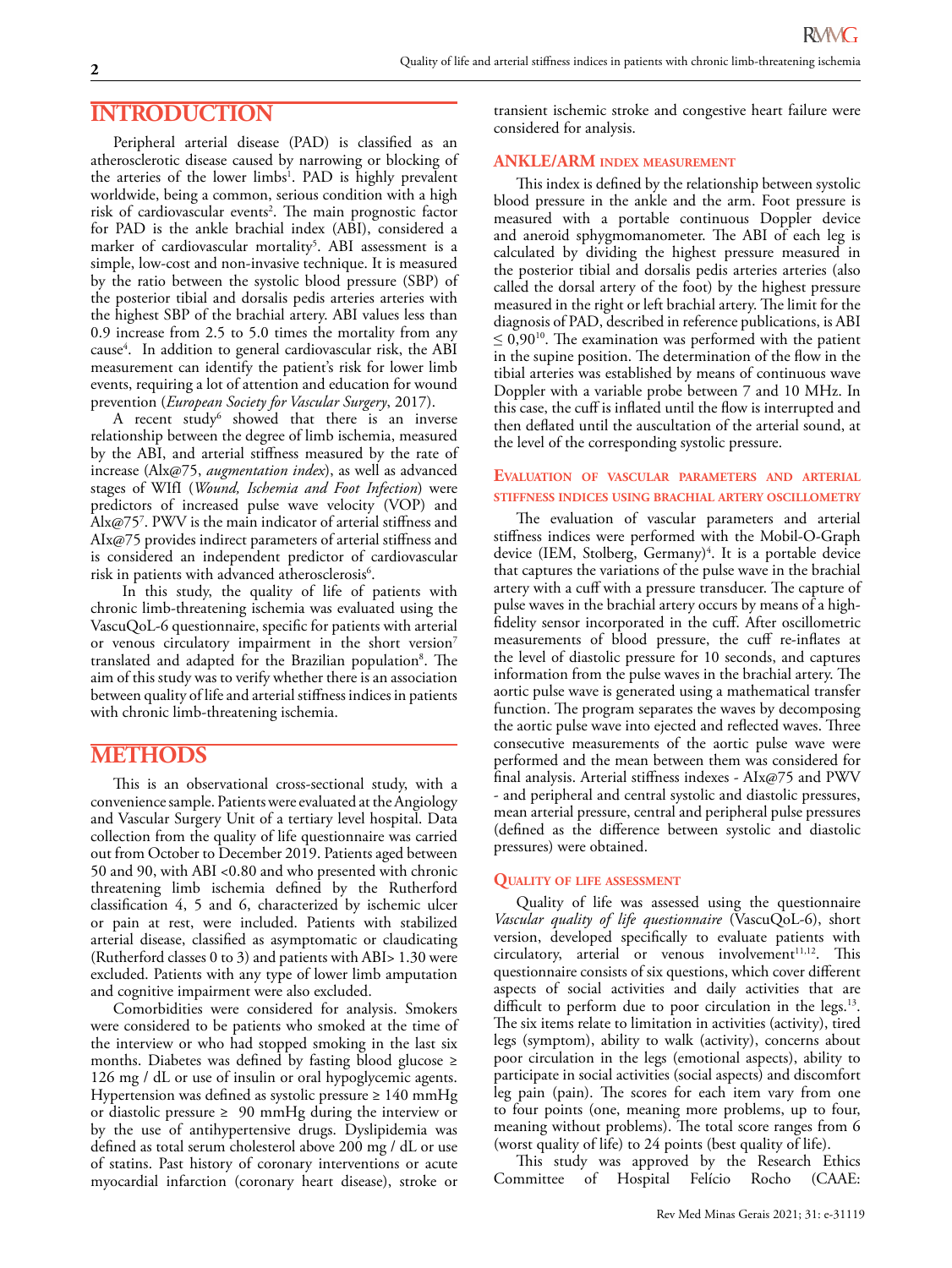55440616.1.0000.5125). All participants read and signed the informed consent form, duly approved by the Ethics Committee.

#### **Statistical analysis**

The variables were presented as mean ± standard deviation. The normality of the data was verified by the Shapiro-Wilk test. Associations between quality of life and parameters of arterial stiffness, PWV, AIx@75 and ABI were assessed by linear regression models, using Pearson's or Spearman's coefficient, when indicated. All analyzes were performed using the GraphPad Prism software (version 5.0, GraphPad Software, Inc., La Jolla, California, USA).

## **RESULTS**

86 patients of both sexes who presented with chronic limb-threatening ischemia were eligible for this study. Among those selected, five patients were excluded from the study for refusing to participate, five patients had lower limb amputations, forty-seven patients were not found, three patients were hospitalized, nine patients died. For the final analysis, 17 patients with several associated comorbidities were included.

Table 1 shows the patients' demographic data, comorbidities and medications. Table 2 shows the Rutherford classification with the description of the injuries. Figure 1 shows a representative image of level 5 in the Rutherford classification. With the exception of one patient who presented level 4, the others made up level 5 in the Rutherford classification.

Table 3 shows the central and peripheral vascular parameters, the arterial stiffness indices, ankle / arm index and the quality of life score. Of the 17 patients, 12 had systolic arterial hypertension and sixteen had PWV greater than 10 m / s. The ABI ranged from 0.31 to 0.80. The quality of life score ranged from 11 to 23 (15.88  $\pm$  1.03). No correlations were observed between the quality of life score and the AIx@75 (p =  $0.54$  e r =  $0.16$ ), the PWV (p =  $0.332$  e  $r = 0.248$ ) and the ABI ( $p = 0.707$  e  $r = 0.098$ ). These results demonstrate that the quality of life, assessed by Vasc-6, did not significantly correlate with the arterial stiffness indexes. *Post-hoc* analysis of the sample size shows a statistical test power for correlations in 82%.

## **DISCUSSION**

This study evaluated the association between quality of life and cardiovascular parameters in patients with chronic limb-threatening ischemia. Limb ischemia assessed by the ITB, the index for measuring the severity of PAD, ranged from 0.31 to 0.80 and the quality of life score ranged from 11 to 23. The quality of life score did not correlate with the AIx@ 75 , VOP and ITB.

The patients in the present study had several risk factors for PAD, such as: diabetes, dyslipidemia and smoking. In addition to these factors, patients were also elderly, contributing to the onset of PAD and worsening quality of life.

 This study used the VascuQoL-6 quality of life questionnaire, short version, consisting of six items, covering different aspects of social activities and difficulty in performing daily activities due to impaired circulation in the lower limbs. The results of the present study corroborate the findings of Correia et al (2018). These authors assessed the quality of life in the elderly  $(68.8 \pm 10.6 \text{ years})$  with PAD and observed that the VascuQoL-6 score was 14.6 ± 3.5. With the exception of obesity that was present in the study by Correia et al (2018), patients had risk factors for PAD similar to that observed in the present study. Corriere et al (2017) evaluated patients with chronic threatening limb ischemia to verify associations between the cumulative number of previous interventions in the treatment of DAP and quality of life adjusted for comorbidities and severity of the disease. The VascuQoL-6 score was 11.6 ± 4.2 and the

| Variable                             | Study sample $(n=17)$ |
|--------------------------------------|-----------------------|
| Age (years)                          | $65.65 \pm 11.79$     |
| Height (m)                           | $1.69 \pm 0.10$       |
| BMI $(kg/m^2)$                       | 24.70 4.73            |
| Smoking                              | 3(17.64)              |
| Hypertension                         | 13 (76.47)            |
| Diabetes                             | 11 (64.70)            |
| Dyslipidemia                         | 8 (47.06)             |
| Coronary disease                     | 7(41.76)              |
| Stroke                               | 3(17.64)              |
| Antihypertensives                    | 17(100.0)             |
| Oral hypoglycemig agentes or insulin | 12(70.59)             |

**Table 1.** Patients' demographic data, comorbidities and medications in use by 17 patients with CLTI, evaluated from October to December 2019, at Felício Rocho Hospital.

Data are expressed as mean ± SD (percentage)

CLTI: chronic limb-threatening ischemia. BMI: Body mass index.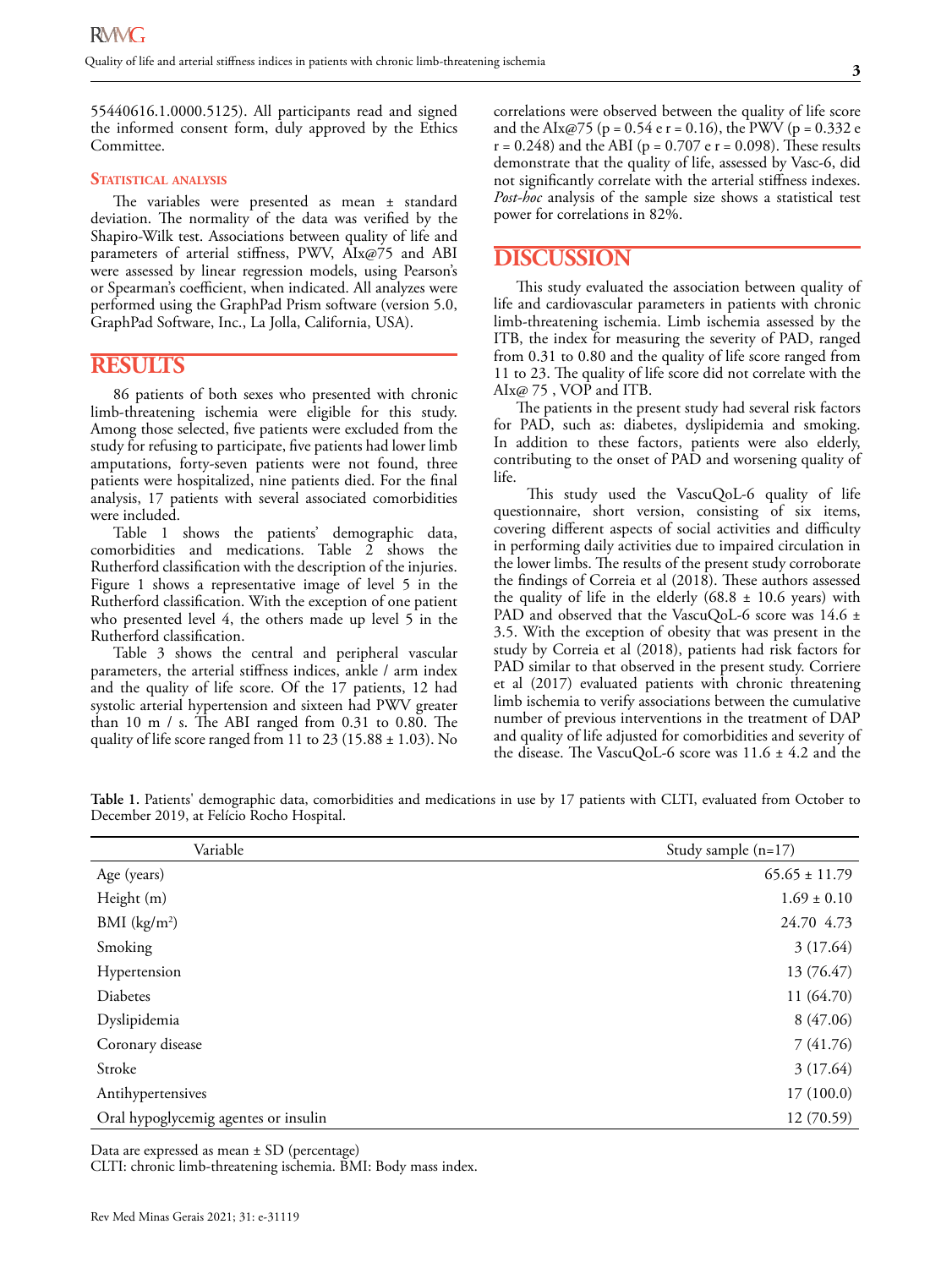| n              | <b>SEX</b>   | $\rm Age$ | Rutherford     | Degree<br>of<br>wound <sup>a</sup> | ischemia <sup>a</sup> | Degree of Degree of<br>infectiona | <b>WIFI</b><br>Risk of<br>amputation<br>in 1 year | <b>WIFI</b><br>Benefit of<br>revascularization | Description                                               |
|----------------|--------------|-----------|----------------|------------------------------------|-----------------------|-----------------------------------|---------------------------------------------------|------------------------------------------------|-----------------------------------------------------------|
| $\mathbf{1}$   | ${\bf m}$    | 57        | 5              | $\mathbf{1}$                       | $\mathbf{1}$          | $\boldsymbol{0}$                  | 1                                                 | $\mathbf{1}$                                   | Circumferential and<br>superficial lesion in<br>right leg |
| $\overline{2}$ | $\mathbf f$  | 89        | $\overline{4}$ | $\mathbf{0}$                       | 1                     | $\mathbf{0}$                      | 1                                                 | 1                                              | Rest pain                                                 |
| 3              | m            | 69        | 5              | 2                                  | $\overline{2}$        | 2                                 | 4                                                 | 4                                              | Lesion in left hallux<br>and toes                         |
| 4              | $\mathbf f$  | 68        | 5              | $\mathfrak{2}$                     | $\mathfrak{2}$        | 1                                 | $\overline{4}$                                    | 4                                              | Deep lateral injury in<br>right foot                      |
| 5              | $\mathbf f$  | 69        | 5              | 1                                  | $\mathbf{1}$          | 1                                 | 1                                                 | $\overline{2}$                                 | Medial right leg injury                                   |
| 6              | m            | 74        | 5              | $\overline{2}$                     | 1                     | 1                                 | 3                                                 | 4                                              | Deep left forefoot injury                                 |
| 7              | $\mathbf f$  | 77        | 5              | $\overline{2}$                     | 2                     | 2                                 | 4                                                 | 4                                              | Right lateral foot<br>necrosis                            |
| 8              | m            | 88        | 5              | $\mathfrak{2}$                     | $\overline{2}$        | 2                                 | $\overline{4}$                                    | 4                                              | Left foot lateral injury                                  |
| 9              | m            | 57        | 5              | 1                                  | $\overline{2}$        | 3                                 | 4                                                 | 4                                              | Right foot injury                                         |
| 10             | $\mathsf{f}$ | 79        | 5              | 2                                  | 1                     | 1                                 | 3                                                 | 4                                              | Left Instep injury                                        |
| 11             | $\mathbf{f}$ | 88        | 5              | $\overline{2}$                     | $\overline{2}$        | 1                                 | $\overline{4}$                                    | 4                                              | Left Instep injury                                        |
| 12             | f            | 66        | 5              | 1                                  | 3                     | 1                                 | 4                                                 | 4                                              | Left toe injuries                                         |
| 13             | f            | 74        | 5              | 2                                  | 3                     | 1                                 | $\overline{4}$                                    | 4                                              | Necrosis in left toes                                     |
| 14             | m            | 82        | 5              | 2                                  | $\mathfrak{2}$        | 2                                 | $\overline{4}$                                    | 4                                              | Necrosis in two right<br>toes and forefoot                |
| 15             | f            | 63        | 5              | $\mathbf{0}$                       | 1                     | 1                                 | 2                                                 | 2                                              | Left lateral leg injury                                   |
| 16             | $\mathbf f$  | 83        | 5              | 1                                  | $\mathbf{0}$          | $\mathbf{0}$                      | 1                                                 | 1                                              | Left lateral leg injury                                   |
| 17             | f            | 82        | 5              | 1                                  | $\sqrt{2}$            | 1                                 | 3                                                 | 4                                              | 2nd right pododactyl<br>injury                            |

**Table 2.** Distribution of cases according to sex, age, Rutherford classification, WIFI and description of injuries of 17 patients with CLTI, evaluated from October to December 2019, at Felício Rocho Hospital.

M: Male; F: Female; WIFI: Wound, Ischemia and Foot Infection; a.The. Grade of wound, ischemia and infection correspond to the respective grades of the WIFI classification.



**Figure 1. Representative image of level 5 in the Rutherford classification. Dry gangrene of the fifth toe of the left foot. Author file.**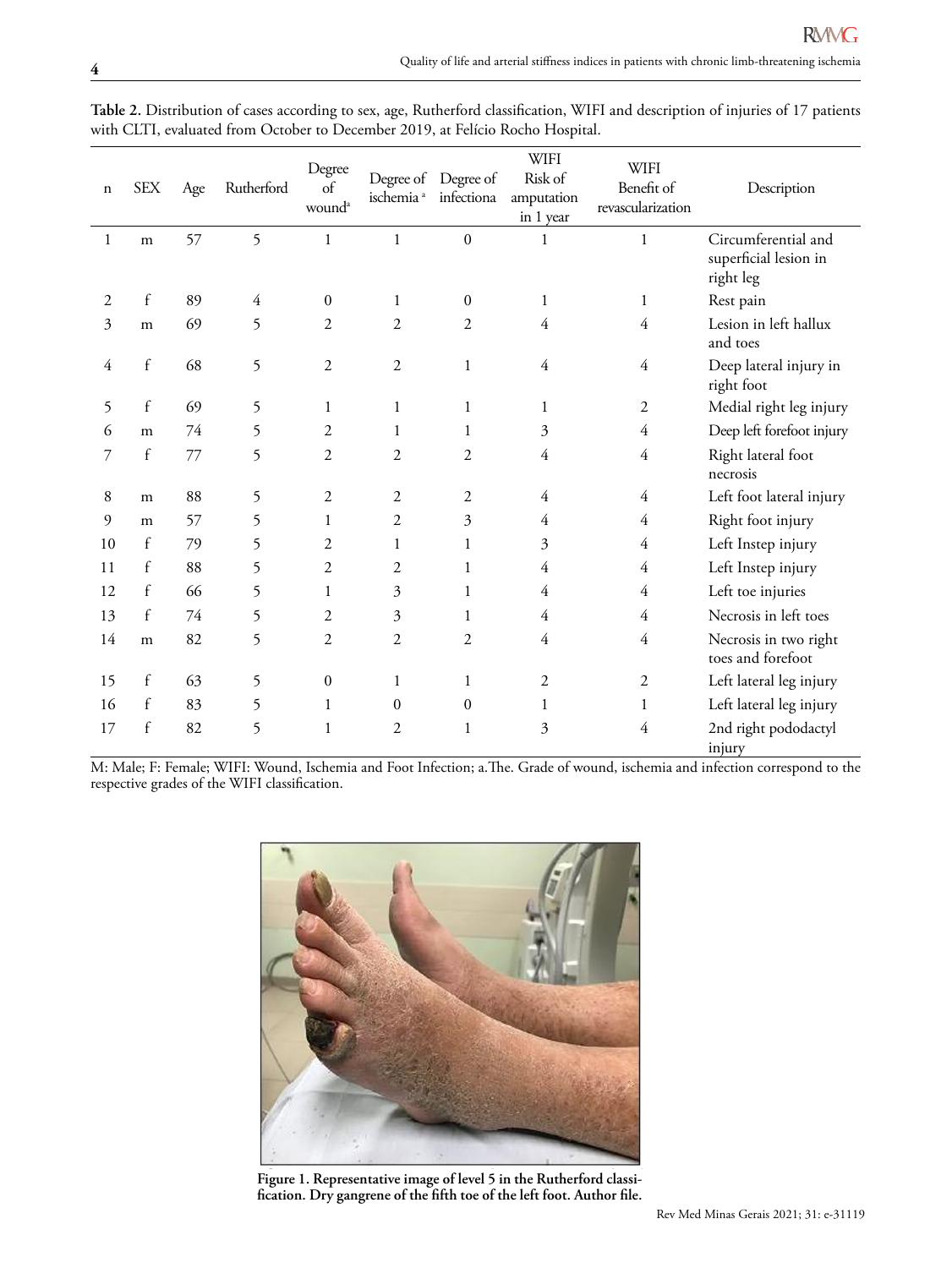| Table 3. Vascular parameters, arterial stiffness indeces, ankle / arm index and the quality of life score, evaluated from October to<br>December 2019, at Felício Rocho Hospital. |           |  |  |  |  |  |  |
|-----------------------------------------------------------------------------------------------------------------------------------------------------------------------------------|-----------|--|--|--|--|--|--|
| Mean                                                                                                                                                                              | <b>SD</b> |  |  |  |  |  |  |
|                                                                                                                                                                                   |           |  |  |  |  |  |  |
| 150.2                                                                                                                                                                             | 20.72     |  |  |  |  |  |  |
| 80.98                                                                                                                                                                             | 9.43      |  |  |  |  |  |  |
| 112.6                                                                                                                                                                             | 14.00     |  |  |  |  |  |  |
| 69.14                                                                                                                                                                             | 14.11     |  |  |  |  |  |  |
| 132.5                                                                                                                                                                             | 17.35     |  |  |  |  |  |  |
| 81.86                                                                                                                                                                             | 9.85      |  |  |  |  |  |  |
| 50.22                                                                                                                                                                             | 10.52     |  |  |  |  |  |  |
|                                                                                                                                                                                   |           |  |  |  |  |  |  |
| 16.55                                                                                                                                                                             | 7.57      |  |  |  |  |  |  |
| 66.02                                                                                                                                                                             | 6.76      |  |  |  |  |  |  |
| 34.27                                                                                                                                                                             | 11.10     |  |  |  |  |  |  |
| 13.03                                                                                                                                                                             | 1.93      |  |  |  |  |  |  |
|                                                                                                                                                                                   |           |  |  |  |  |  |  |

**Ankle / arm index**  0.48 0.14 **Quality of life** 15.88 1.03

**Table 3.** Vascular parameters, arterial stiffness indeces, ankle / arm index and the quality of life score, evaluated from October to December 2019, at Felício Rocho Hospital.

CLTI: chronic limb-threatening ischemia.

multiple regression model showed that the largest number of previous interventions had a negative impact and the ABI positively impacted quality of life. Unlike expected, comorbidities were not associated with a worse quality of life. These results suggest that symptoms are the most important factors in determining quality of life.

In the present study, central and peripheral vascular parameters and arterial stiffness indices were evaluated in patients with chronic threatening limb ischemia. Of the 17 patients, 12 had systolic arterial hypertension and 16 had PWV greater than 10 m / s, considered the cutoff point for increased cardiovascular complications<sup>14</sup>. The prevalence of hypertension increases with age, reaching 60% over the age of 60 and 75% over the age of 75. Arterial stiffness, which results from arteriosclerosis and loss of elasticity in the large arteries, is the major cause of systolic arterial hypertension in the elderly<sup>15</sup>.

In this study, all patients used antihypertensive drugs and still had systolic arterial hypertension and arterial stiffness. Arterial stiffness contributes to the early return of the reflection wave, resulting in high central systolic blood pressure. The increase in the reflection wave increases the augmentation pressure and consequently the AIx@75.

In the present study, the mean PWV was  $13,03 \pm 1,93$ m/s. These results are in agreement with a previous study (Mendes-Pinto et al, 2019) which showed that patients with chronic ischemia threatening the limb had PWV and AIx@75 significantly higher than the control group, matched for age, sex and weight. A negative correlation was also observed between the ABI and the AIx@75, that is, the lower the ABI, the greater the magnitude of the reflection wave and, consequently, the AIx@75. In a recent study (Mendes-Pinto et al, 2020) these findings were confirmed, improving the knowledge in this area and showing that the advanced stages of WIFI are predictors of arterial stiffness, PWV and AIx@ 75.

A limitation of this study was the small sample size, which may have limited the power to detect some associations. Prospective studies with a larger sample will be needed to detect whether there is an association between quality of life and arterial stiffness. In addition, the patients came from a single center, making it impossible to extrapolate the results to the general population.

 In conclusion, it was observed in the present study that there was no association between arterial stiffness indices and quality of life in patients with limb-threatening chronic ischemia. However, these present an important compromise in the quality of life.

### **COPYRIGHT**

Copyright © 2020 OTONI et al. This is an Open Access article distributed under the terms of the Creative Commons Attribution 4.0 International License, which permits unrestricted use, distribution, and reproduction in any medium, provided the original article is properly cited.

## **Authors' Contribution**

We describe contributions to the papers using the taxanomy (CRediT) provide above: Conceptualization, Investigation, Methodology, Visualization & Writing – review & editing: Mendes-Pinto D., Oliveira - Otoni C., Rodrigues-Machado MG, Storino J. Project administration, Supervision & Writing – original draft: Mendes-Pinto D., Rodrigues-Machado MG. Storino J. Data curation & Formal Analysis: Couret AF., Mendes-Pinto D., Oliveira - Otoni C., Rodrigues-Machado MG..